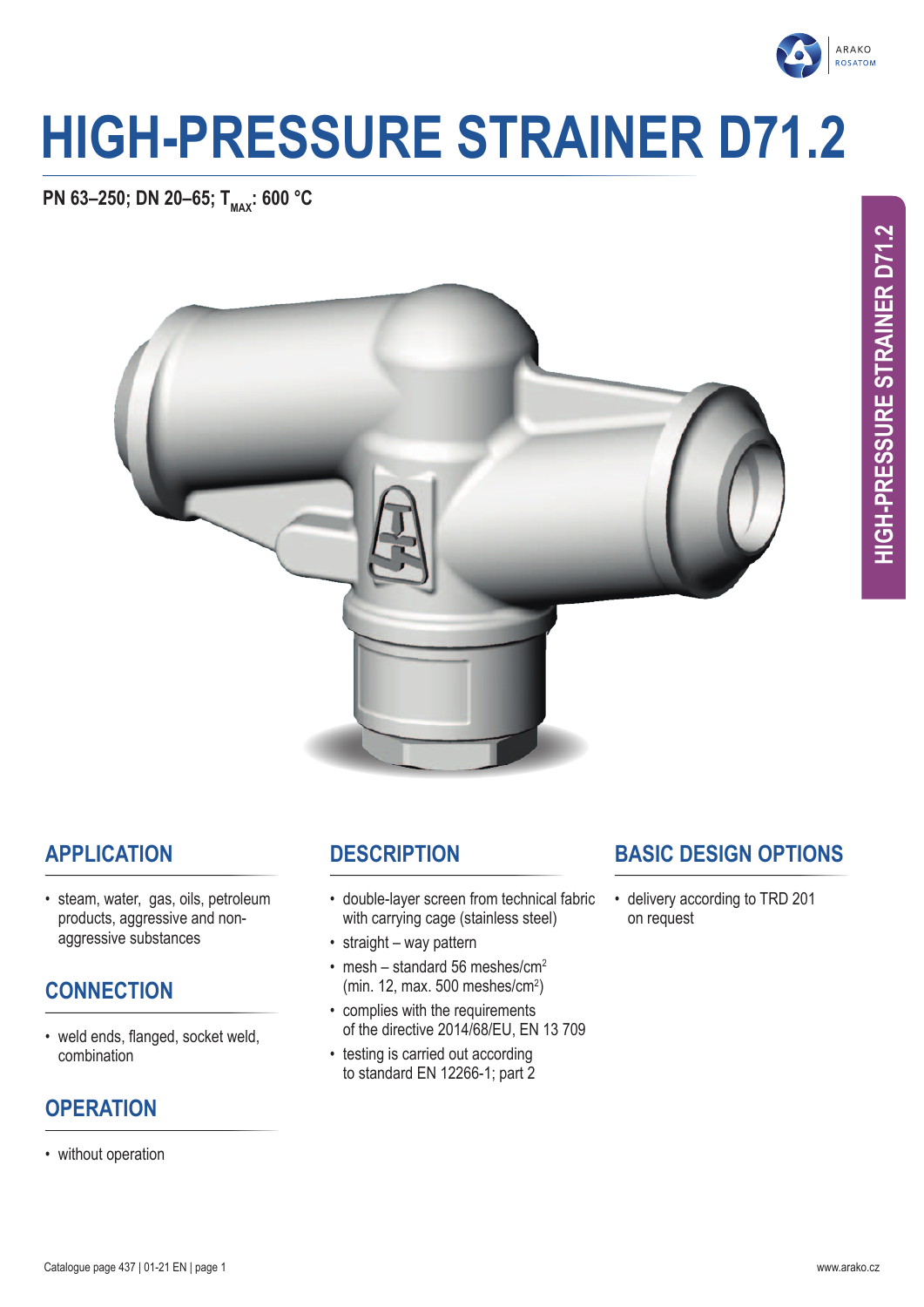

#### **PRESSURE-TEMPERATURE-RATINGS**

| <b>Material</b>   | <b>PN</b> |       | Admissible operating pressure PS [bar] at operating temperature TS [°C] |     |     |     |      |      |      |      |      |      |      |      |      |      |      |      |
|-------------------|-----------|-------|-------------------------------------------------------------------------|-----|-----|-----|------|------|------|------|------|------|------|------|------|------|------|------|
|                   |           | $-10$ | 50                                                                      | 100 | 150 | 200 | 250  | 280  | 300  | 350  | 380  | 390  | 400  | 410  | 420  | 430  | 440  | 450  |
| <b>P250GH</b>     | 63        | 63    | 63                                                                      | 63  | 63  | 63  | 56.  | 53,2 | 50,4 | 44,9 | 41,0 | 40,2 | 39,4 | 38,4 | 37,5 | 36,5 | 35,6 | 34.7 |
|                   | 100       | 100   | 100                                                                     | 100 | 100 | 100 | 90,0 | 84.5 | 80,0 | 71,3 | 65,0 | 63,8 | 62,5 | 61,0 | 59,5 | 58,0 | 56.5 | 55,0 |
| (C22.8)<br>1.0460 | 160       | 160   | 160                                                                     | 160 | 160 | 160 | 144  | 135  | 128  | 114  | 104  | 102  | 100  | 97,6 | 95,2 | 92,8 | 90,4 | 88,0 |
|                   | 250       | 250   | 250                                                                     | 250 | 250 | 250 | 225  | 212  | 200  | 178  | 163  | 159  | 156  | 153  | 149  | 145  | 141  | 138  |

| <b>Material</b>                       | PN  |       |      |      |      |      |      |      |      |      |      | Admissible operating pressure PS [bar] at operating temperature TS [°C] |      |      |                |                          |      |                                                                                                                                                                                  |                          |
|---------------------------------------|-----|-------|------|------|------|------|------|------|------|------|------|-------------------------------------------------------------------------|------|------|----------------|--------------------------|------|----------------------------------------------------------------------------------------------------------------------------------------------------------------------------------|--------------------------|
|                                       |     | $-10$ | 200  | 250  | 300  | 350  | 400  | 450  | 475  | 490  | 500  | 510                                                                     | 520  | 530  | 540            | 550                      | 575  | 580                                                                                                                                                                              | 600                      |
|                                       | 63  | 63    | 63   | 63   | 63   | 59   | 56,7 | 52,9 | 50,4 | 44,1 | 36,5 | 25,7                                                                    | 20,4 | 16,3 | $\blacksquare$ | $\overline{\phantom{a}}$ | ٠    | $\overline{\phantom{a}}$<br>$\blacksquare$<br>$\overline{a}$<br>-<br>$\overline{a}$<br>15,1<br>24,0<br>38,4<br>60,0<br>31,5<br>50,0<br>80,0<br>125<br>40,3<br>64,0<br>102<br>160 |                          |
| 16Mo3                                 | 100 | 100   | 100  | 100  | 100  | 94   | 90   | 84   | 80   | 70   | 58   | 40,8                                                                    | 32,4 | 25,8 |                | $\overline{\phantom{a}}$ |      |                                                                                                                                                                                  | ٠                        |
| (1.5415)                              | 160 | 160   | 160  | 160  | 160  | 151  | 144  | 134  | 128  | 112  | 92,8 | 65,3                                                                    | 51,8 | 41,3 | $\blacksquare$ | $\blacksquare$           | ٠    |                                                                                                                                                                                  | ۰                        |
|                                       | 250 | 250   | 250  | 250  | 250  | 238  | 225  | 210  | 200  | 175  | 145  | 102                                                                     | 81   | 64,5 |                | $\overline{\phantom{a}}$ |      |                                                                                                                                                                                  |                          |
|                                       | 63  | 63    | 63   | 63   | 63   | 63   | 63   | 56,7 | 55,3 | 52,3 | 50,4 | 40,3                                                                    | 32,8 | 27,1 | 21,2           | 17,0                     | 10,5 |                                                                                                                                                                                  | $\overline{\phantom{0}}$ |
| 13CrMo4-5                             | 100 | 100   | 100  | 100  | 100  | 100  | 100  | 90   | 87,8 | 83   | 80   | 64                                                                      | 52,0 | 43,0 | 33,6           | 27,0                     | 16,6 |                                                                                                                                                                                  |                          |
| (1.7335)                              | 160 | 160   | 160  | 160  | 160  | 160  | 160  | 144  | 140  | 133  | 128  | 102                                                                     | 83,2 | 68,8 | 53,8           | 43,2                     | 26,6 |                                                                                                                                                                                  |                          |
|                                       | 250 | 250   | 250  | 250  | 250  | 250  | 250  | 225  | 220  | 208  | 200  | 160                                                                     | 130  | 108  | 84             | 67,5                     | 41,5 |                                                                                                                                                                                  |                          |
| 11CrMo9-10<br>(1.7383)                | 63  | 63    | 63   | 63   | 63   | 63   | 63   | 56,7 | 54,2 | 51,7 | 50,4 | 40,3                                                                    | 35,3 | 30,2 | 26,5           | 22,7                     | 16,4 |                                                                                                                                                                                  | 11,6                     |
|                                       | 100 | 100   | 100  | 100  | 100  | 100  | 100  | 90,0 | 86,0 | 82,0 | 80,0 | 64,0                                                                    | 56,0 | 48,0 | 42,0           | 36,0                     | 26,0 |                                                                                                                                                                                  | 18,4                     |
|                                       | 160 | 160   | 160  | 160  | 160  | 160  | 160  | 144  | 138  | 131  | 128  | 102                                                                     | 89,6 | 76,8 | 67,2           | 57,6                     | 41,6 |                                                                                                                                                                                  | 29,4                     |
|                                       | 250 | 250   | 250  | 250  | 250  | 250  | 250  | 225  | 215  | 205  | 200  | 160                                                                     | 140  | 120  | 105            | 90,0                     | 65,0 |                                                                                                                                                                                  | 46,0                     |
| 14MoV6-3                              | 63  | 63    | 63   | 56   | 50,4 | 40,3 | 40,3 | 40,3 | 40,3 | 40,3 | 40,3 | 40,3                                                                    | 40,3 | 40,3 | 40,3           | 40,3                     | 31,5 |                                                                                                                                                                                  | 31,5                     |
| (1.7715);                             | 100 | 100   | 100  | 89   | 80,0 | 64,0 | 64,0 | 64,0 | 64,0 | 64,0 | 64,0 | 64,0                                                                    | 64,0 | 64,0 | 64,0           | 64,0                     | 50,0 |                                                                                                                                                                                  | 50,0                     |
| 15128                                 | 160 | 160   | 160  | 143  | 128  | 102  | 102  | 102  | 102  | 102  | 102  | 102                                                                     | 102  | 102  | 102            | 102                      | 80,0 |                                                                                                                                                                                  | 80,0                     |
| (ČSN415128)                           | 250 | 250   | 250  | 224  | 200  | 160  | 160  | 160  | 160  | 160  | 160  | 160                                                                     | 160  | 160  | 160            | 160                      | 125  |                                                                                                                                                                                  | 125                      |
|                                       | 63  | 63    | 61,7 | 57,9 | 54,9 | 53,3 | 51,4 | 50,1 | 50,1 | 49,9 | 49,9 | 49,9                                                                    | 49,6 | 49,6 | 49,4           | 49,1                     | 48,6 |                                                                                                                                                                                  | 35,3                     |
| X6CrNiMo-                             | 100 | 100   | 98,0 | 92,5 | 87,2 | 84,2 | 81,6 | 79,6 | 79,6 | 79,2 | 79,2 | 79,2                                                                    | 78,8 | 78,8 | 78,4           | 78,0                     | 77,2 |                                                                                                                                                                                  | 56,0                     |
| Ti17-12-2<br>$(1.4571)$ <sup>1)</sup> | 160 | 160   | 157  | 148  | 140  | 135  | 131  | 127  | 127  | 127  | 127  | 127                                                                     | 126  | 126  | 125            | 125                      | 124  |                                                                                                                                                                                  | 89,6                     |
|                                       | 250 | 250   | 245  | 231  | 218  | 211  | 204  | 199  | 199  | 198  | 198  | 198                                                                     | 197  | 197  | 196            | 195                      | 193  |                                                                                                                                                                                  | 140                      |

1) Use of strainer above 400 °C only for media without risk of intercrystalline corrosion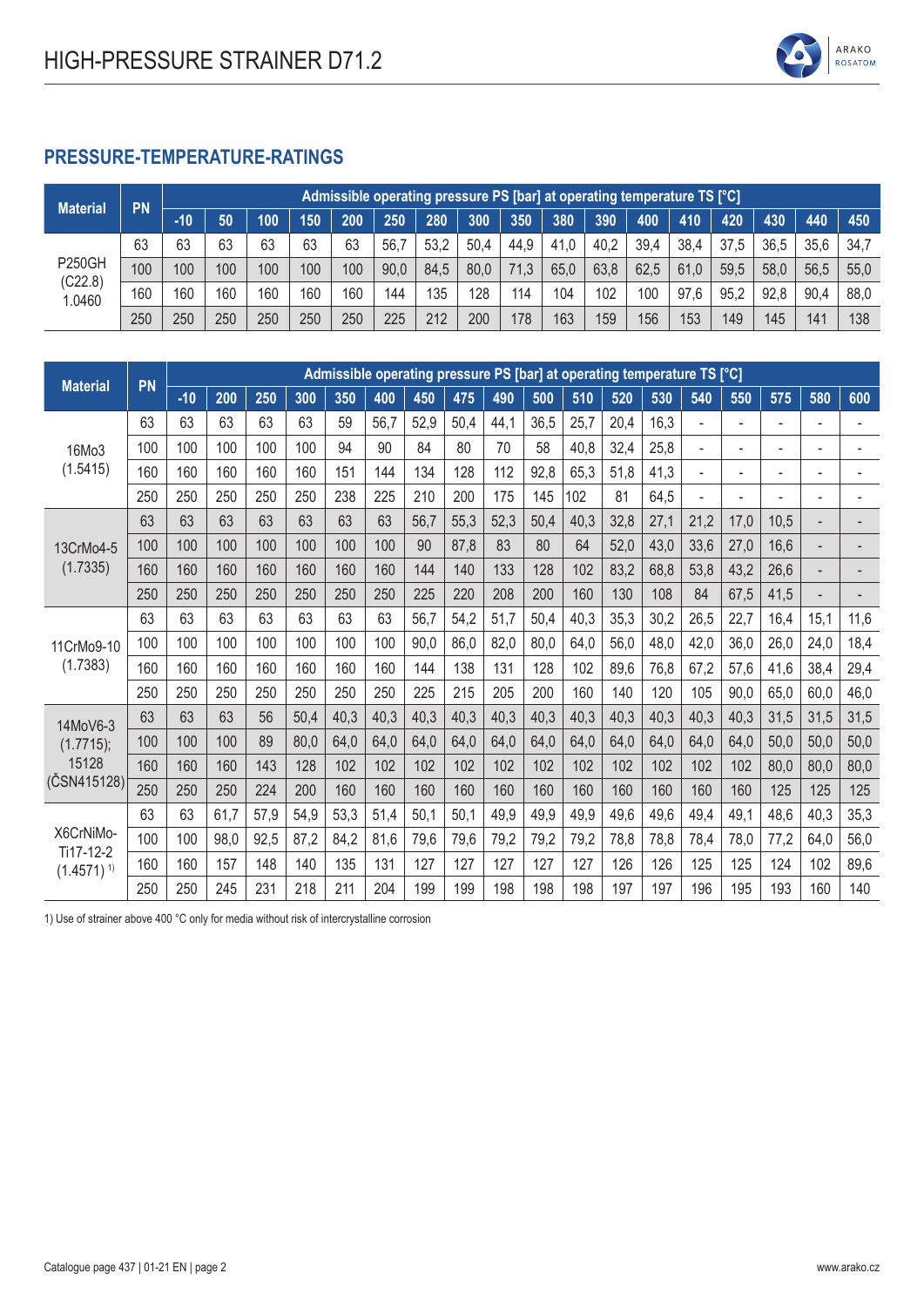

#### **USED MATERIALS**



| Pos.           | Part       |                                      |                   |                               | <b>Material</b>                                           |                      |                                     |  |  |  |
|----------------|------------|--------------------------------------|-------------------|-------------------------------|-----------------------------------------------------------|----------------------|-------------------------------------|--|--|--|
|                | Body       | <b>P250GH</b><br>(C22.8)<br>(1.0460) | 16Mo3<br>(1.5415) | 13CrMo4-5<br>(1.7335)         | 11CrMo9-10<br>(1.7383)                                    | 14MoV6-3<br>(1.7715) | X6CrNiMoTi17-12-2<br>$(1.4571)^{1}$ |  |  |  |
| $\overline{2}$ | Drain plug | <b>P250GH</b><br>(C22.8)<br>(1.0460) |                   |                               | X6CrNiMoTi17-12-2<br>X22CrMoV12-1<br>(1.4923)<br>(1.4571) |                      |                                     |  |  |  |
| 3              | Strainer   |                                      |                   |                               | X6CrNiTi18-10<br>(1.4541)                                 |                      |                                     |  |  |  |
| 4              | Cover      | X20Cr13<br>(1.4021)                  |                   | X6CrNiMoTi17-12-2<br>(1.4571) |                                                           |                      |                                     |  |  |  |
| 5              | Gasket     |                                      |                   |                               | Graphite                                                  |                      |                                     |  |  |  |

1) Use the strainer above 400 °C only for media without risk of intercrystalline corrosion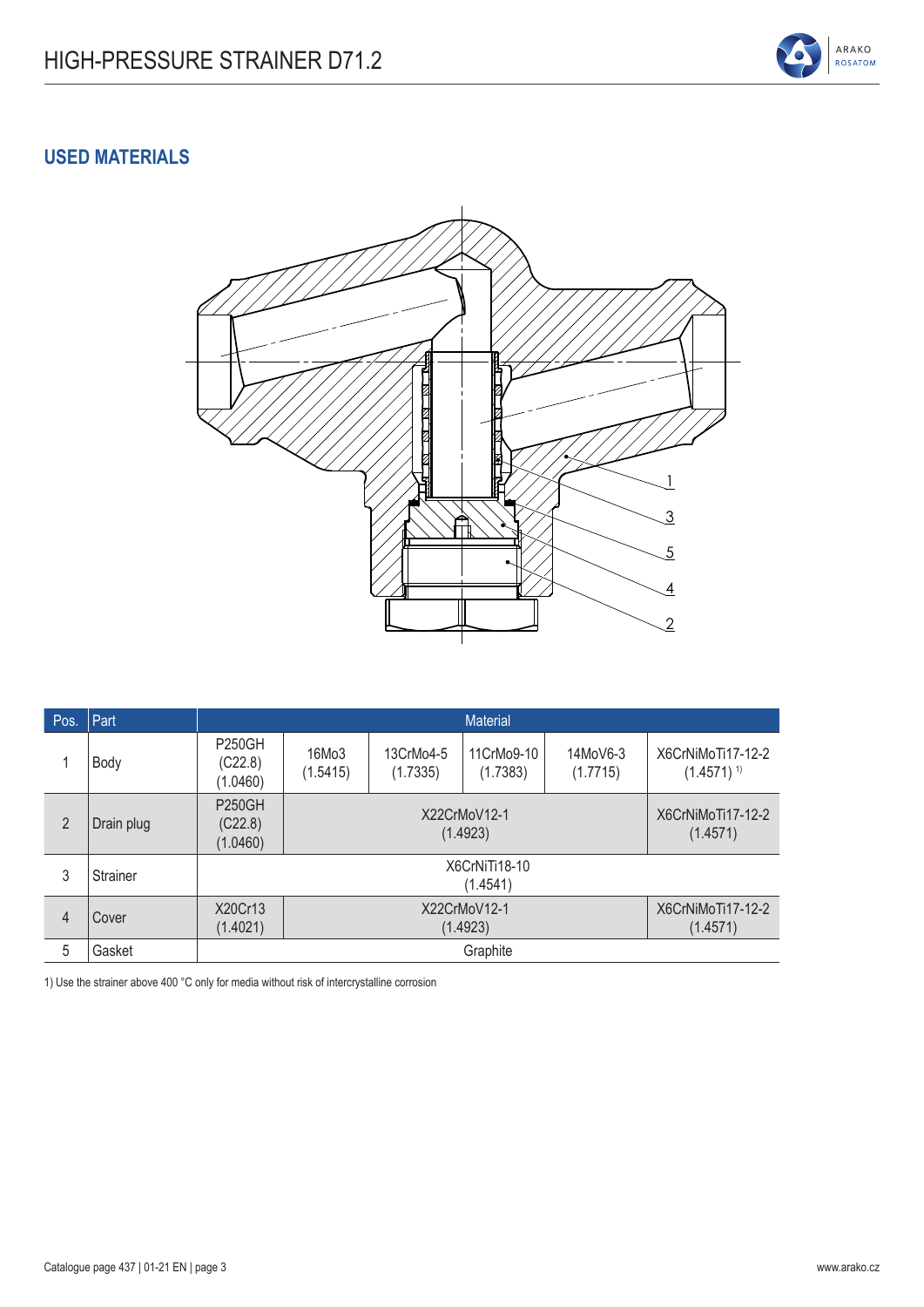

## **VALVE DIMENSIONS**

#### **1. Weld ends, socket weld**

| Face-to-face dimensions: | as per table                     |
|--------------------------|----------------------------------|
| Weld ends:               | DIN 3239 - part 1                |
| Groove form:             | DIN 2559 $-$ sheet 1 $-$ form 22 |
| Socket weld:             | EN 12 760 (DIN 3239 - part 2)    |
|                          |                                  |

#### **2. Flanged**

Face-to-face dimensions: as per table Flanged: EN 1092-1, (DIN 2501/1972)





#### **WELDING ENDS**



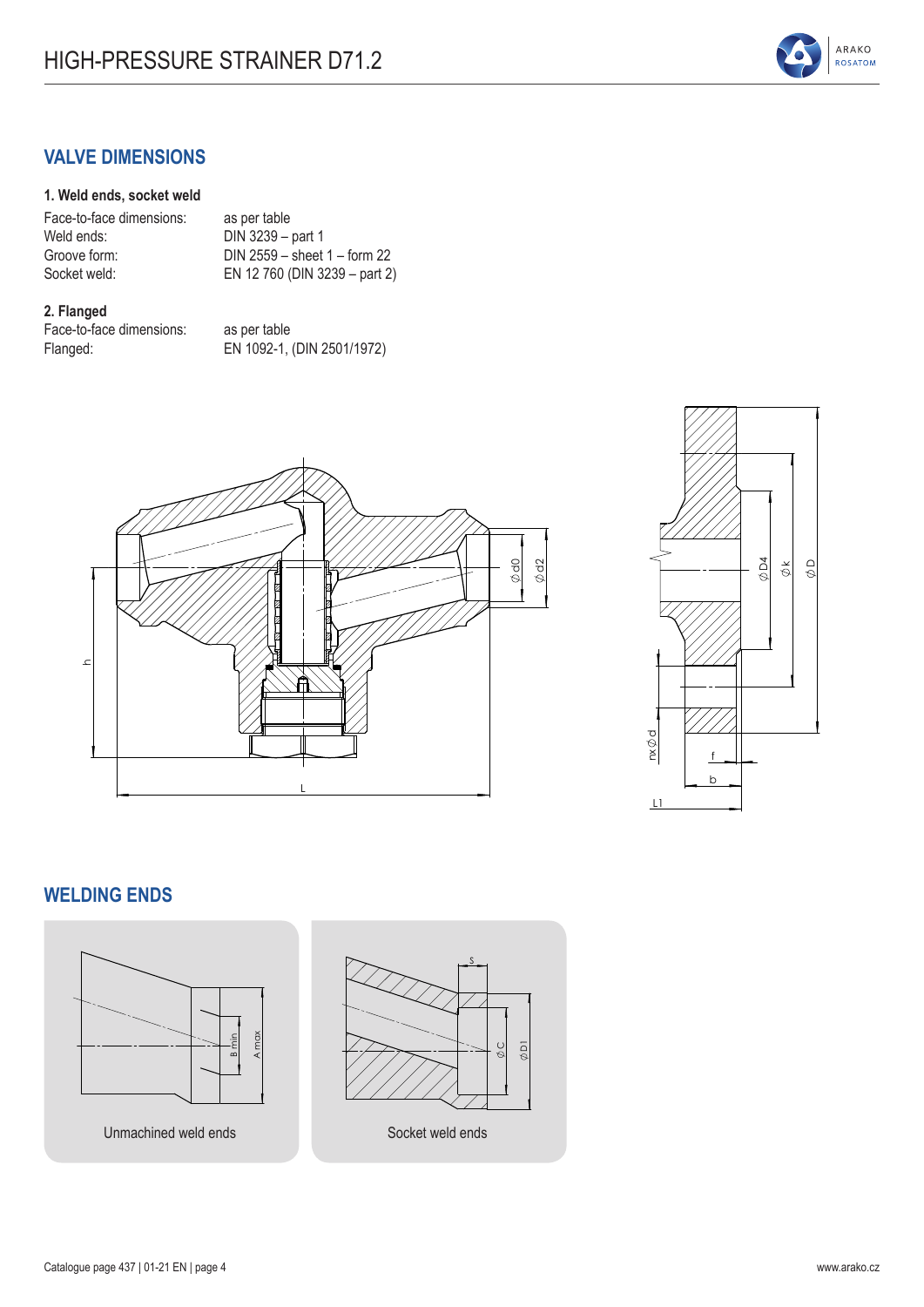## **WELDING DESIGN**

| pressure<br>Nominal | Nominal size | Face-to-face | Centre-to-top             |      | Weld ends | Pipe dimensions | Socket weld |         |      | unmachined weld<br>Dimension of | Approximate<br>weight |          |
|---------------------|--------------|--------------|---------------------------|------|-----------|-----------------|-------------|---------|------|---------------------------------|-----------------------|----------|
| PN                  | <b>DN</b>    | Ĺ            | $\boldsymbol{\mathsf{h}}$ | d2   | d0        |                 | ØD1-0,5     | ØC +0,2 | smin | Amax                            | <b>Bmin</b>           | $m$ [kg] |
|                     | 20           | 160          | 82                        | 28   | 22,0      | 26,9x2,3        | 48          | 27,5    | 12,7 | 50                              | 19                    | 2,6      |
|                     | 25           | 160          | 82                        | 34   | 28,5      | 33,7x2,6        | 48          | 34,5    | 12,7 | 50                              | 24                    | 2,6      |
| 63                  | 32           | 250          | 108                       | 43   | 37,0      | 42,4x2,6        | 76          | 43      | 12,7 | 75                              | 29                    | 7,4      |
|                     | 40           | 250          | 108                       | 49   | 43,0      | 48,3x2,6        | 76          | 49      | 12,7 | 75                              | 35                    | 7,4      |
|                     | 50           | 250          | 108                       | 61   | 54,0      | 60,3x3,2        | 76          | 61      | 15,9 | 75                              | 35                    | 7,4      |
|                     | 65           | 340          |                           | 77   | 69        | 76,1x3,6        | 90          | 74      | 16   | 100                             | 48                    |          |
|                     | 20           | 160          | 82                        | 28   | 22,0      | 26,9x2,3        | 48          | 27,5    | 12,7 | 50                              | 19                    | 2,6      |
|                     | 25           | 160          | 82                        | 34   | 28,5      | 33,7x2,6        | 48          | 34,5    | 12,7 | 50                              | 24                    | 2,6      |
| 100                 | 32           | 250          | 108                       | 43   | 37,0      | 42,4x2,6        | 76          | 43      | 12,7 | 75                              | 29                    | 7,4      |
|                     | 40           | 250          | 108                       | 49   | 43,0      | 48,3x2,6        | 76          | 49      | 12,7 | 75                              | 35                    | 7,4      |
|                     | 50           | 250          | 108                       | 61   | 54,0      | 60,3x3,2        | 76          | 61      | 15,9 | 75                              | 35                    | 7,4      |
|                     | 65           | 340          |                           | $77$ | 69        | 76,1x3,6        | $90\,$      | 74      | 16   | 100                             | 48                    |          |
|                     | 20           | 160          | 82                        | 28   | 22,0      | 26,9x2,3        | 48          | 27,5    | 12,7 | 50                              | 19                    | 2,6      |
|                     | 25           | 160          | 82                        | 34   | 27,5      | 33,7x3,2        | 48          | 34,5    | 12,7 | 50                              | 24                    | 2,6      |
| 160                 | 32           | 250          | 108                       | 43   | 36,0      | 42,4x3,6        | 76          | 43      | 12,7 | 75                              | 29                    | 7,4      |
|                     | 40           | 250          | 108                       | 49   | 41,0      | 48,3x3,6        | 76          | 49      | 12,7 | 75                              | 35                    | 7,4      |
|                     | 50           | 250          | 108                       | 61   | 52,5      | 60,3x4,0        | 76          | 61      | 15,9 | 75                              | 35                    | 7,4      |
|                     | 65           | 340          |                           | 77   | 65        | 76,1x5,6        | 90          | 74      | 16   | 100                             | 48                    |          |
|                     | 20           | 160          | 82                        | 28   | 20,0      | 26,9x3,6        | 48          | 27,5    | 12,7 | 50                              | 19                    | 2,6      |
|                     | 25           | 160          | 82                        | 35   | 26,5      | 33,7x3,6        | 48          | 34,5    | 12,7 | 50                              | 24                    | 2,6      |
| 250                 | 32           | 250          | 108                       | 43   | 34,0      | 42,4x4,5        | 76          | 43      | 12,7 | 75                              | 29                    | 7,4      |
|                     | 40           | 250          | 108                       | 49   | 38,5      | 48,3x5,0        | 76          | 49      | 12,7 | 75                              | 35                    | 7,4      |
|                     | 50           | 250          | 108                       | 61   | 45,0      | 60,3x8,0        | 76          | 61      | 15,9 | 75                              | 35                    | 7,4      |
|                     | 65           | 340          |                           | 77   | 59,5      | 76,1x8,8        | 90          | 74      | 16   | 100                             | 48                    |          |

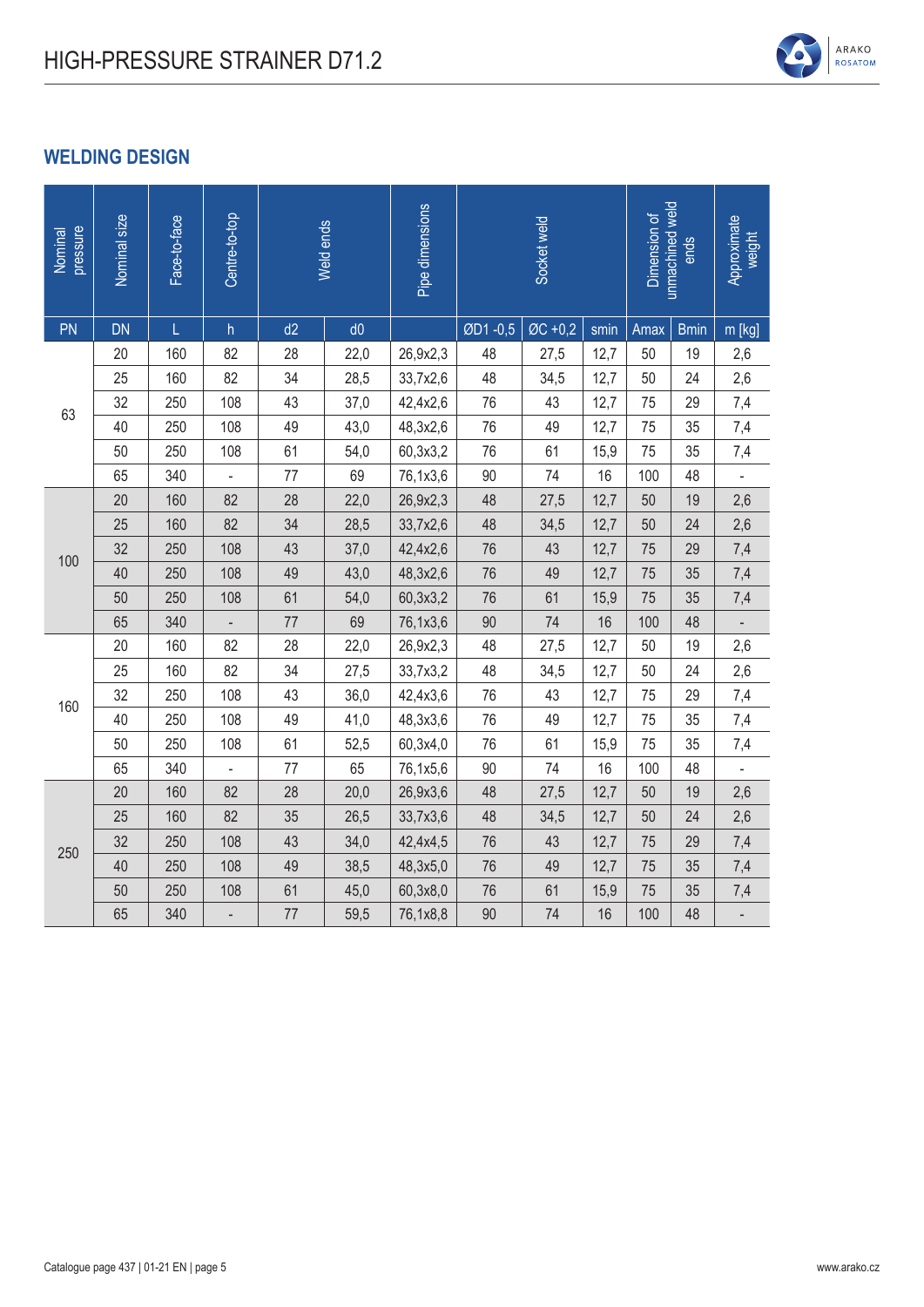### **FLANGE DESIGN**

| Nominal pressure | Nominal size | Face-to-face | Number of holes | Hole | Pitch circle | Flange diameter | Flange thickness | Sealing bar      | Approximate weight       |
|------------------|--------------|--------------|-----------------|------|--------------|-----------------|------------------|------------------|--------------------------|
| PN               | <b>DN</b>    | Ĺ,           | $\sf n$         | ød   | øk           | øD              | $\mathsf b$      | $\text{gd}_4$ xf | m [kg]                   |
|                  | 20           | 260          | 4               | 18   | 90           | 130             | 22               | 58x2             | 6,6                      |
|                  | 25           | 260          | 4               | 18   | 100          | 140             | 24               | 68x2             | 6,6                      |
| 63               | 32           | 390          | 4               | 22   | 110          | 155             | 24               | 78x2             | 13,8                     |
|                  | 40           | 390          | 4               | 22   | 125          | 170             | 26               | 88x3             | 15,5                     |
|                  | 50           | 390          | 4               | 22   | 135          | 180             | 26               | 102x3            | 19,0                     |
|                  | 65           | 540          | 8               | 22   | 160          | 205             | 26               | 122x3            | $\overline{\phantom{a}}$ |
|                  | 20           | 260          | $\overline{4}$  | 18   | 90           | 130             | 22               | 58x2             | 6,6                      |
|                  | 25           | 260          | $\overline{4}$  | 18   | 100          | 140             | 24               | 68x2             | 6,6                      |
| 100              | 32           | 390          | $\overline{4}$  | 22   | 110          | 155             | 24               | 78x2             | 14,0                     |
|                  | 40           | 390          | 4               | 22   | 125          | 170             | 26               | 88x3             | 15,7                     |
|                  | 50           | 390          | $\overline{4}$  | 26   | 135          | 180             | 28               | 102x3            | 19,3                     |
|                  | 65           | 540          | 8               | 26   | 170          | 220             | 30               | 122x3            |                          |
|                  | 25           | 260          | 4               | 18   | 100          | 140             | 24               | 68x2             | 7,8                      |
| 160              | 40           | 390          | 4               | 22   | 125          | 170             | 28               | 88x3             | 16,2                     |
|                  | 50           | 390          | 4               | 26   | 145          | 195             | 30               | 102x3            | 20,2                     |
|                  | 65           | 540          | 8               | 26   | 170          | 220             | 34               | 122x3            |                          |
|                  | 25           | 260          | $\overline{4}$  | 22   | 105          | 150             | 28               | 68x2             | 8,0                      |
| 250              | 40           | 390          | 4               | 26   | 135          | 185             | 34               | 88x3             | 16,5                     |
|                  | 50           | 390          | 8               | 26   | 150          | 200             | 38               | 102x3            | 20,5                     |
|                  | 65           | 540          | 8               | 26   | 180          | 230             | 42               | 122x3            |                          |